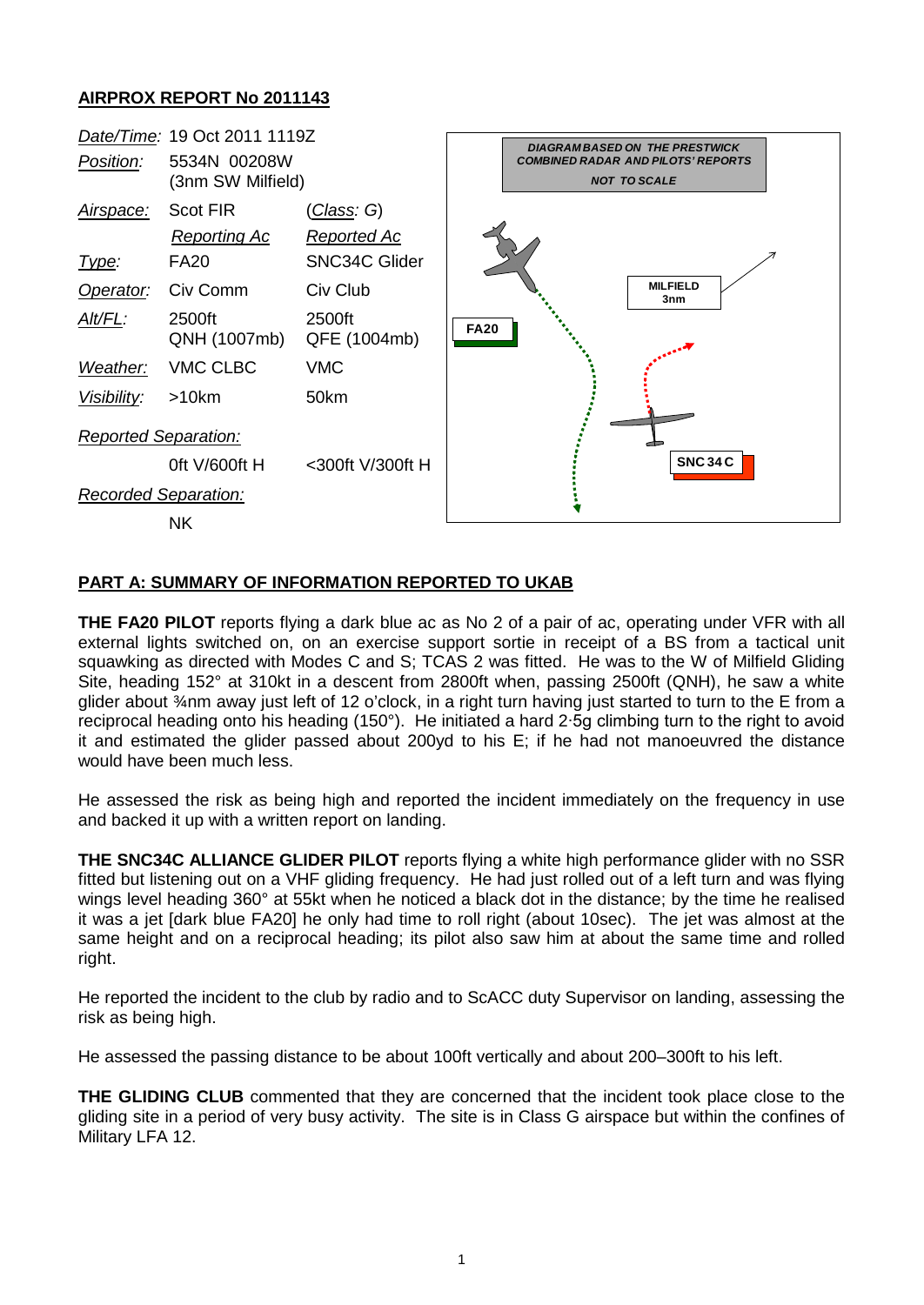Cognisant of the constraints of gliding in an area where low flying military fast jet ac are operating the Club has, for a considerable number of years, maintained a close dialogue with the Royal Air Force Low Flying Ops (LF Ops).

When gliding operations are planned on weekdays the LF Ops are notified at least 14 days, but normally some weeks, in advance by telephone and e-mail; LF Ops then disseminate this information on behalf of the Club at an appropriate time to any military stations [and the DA20 operators]. They also operate a separate arrangement where, on an opportunity basis, a specific day's flying can be pre notified with a minimum of 24 hours notice.

Additionally, they were recommended some time ago by the CAA to amend their UK AIP entry to reflect that the site is active 7 days per week dawn/dusk. This recommendation was implemented which meant that ac should be aware of the possibility of gliding activity at the site at any time.

The Club believes that a significant contribution to Flight Safety has been made over a long period by these actions, which have generally worked well and reduced the number of incidents in the area.

The Gliding Club and its members have always been wholly sympathetic to the training and operational requirements of all military operators; however, the above system of communication only works if they pass on details of their operations and aircrew operating in the area read the information published for their benefit .

In this incident the above procedure was carried out by the club and LF Ops was notified of their activity.

UKAB Note (1): This was a routine gliding operation with no competition or associated NOTAM.

**RAF BOULMER CONTROLLER** reports while conducting a low-level task the FA20 had an 'airmiss' with a glider. The surveillance picture was full of primary clutter and it was impossible to distinguish any primary glider radar returns. There was no NOTAM or any other form of information to inform that there was glider activity in OTA Echo that morning. The FA20 was on a BS throughout the sortie. He had limited radar contact with the FA20, due to the constraints of Brislee Wood Radar. When the FA20 climbed and informed him that he had had an air miss with, he thought, two glider ac, this was the first time that he was aware of any gliding activity

#### **BM SAFETY MANAGEMENT** had nothing to add.

UKAB Note (2): Milfield is promulgated in the UKAIP at ENR 5-5-1-4 as a glider launch site (winch ground tow and tug aircraft/motor glider) up to 2000ft agl (site elev 150ft) active HJ.

UKAB Note (3): The radar recordings show only the FA20; the glider does not show at any time. At 1119:30 the FA20 is 3nm SW of Milfield tracking 150° having descended to an alt of 2700ft before climbing again.

### **PART B: SUMMARY OF THE BOARD'S DISCUSSIONS**

Information available included reports from the pilots of both ac, radar recordings, reports from the fighter controller involved and reports from the appropriate ATC authorities.

The Gliding Member briefed the Board that Milfield is a busy gliding site operating training and soaring flights often in mountain wave throughout the year. The glider involved was a 2-seater and not a particularly high performance machine and, due to the position and alt, was most likely on a routine local training flight.

An airline pilot Member questioned the regulations that the FA20 was operating under as it appeared to be flying in excess of 250kt below FL100. It was pointed out that the FA20 was flying a military